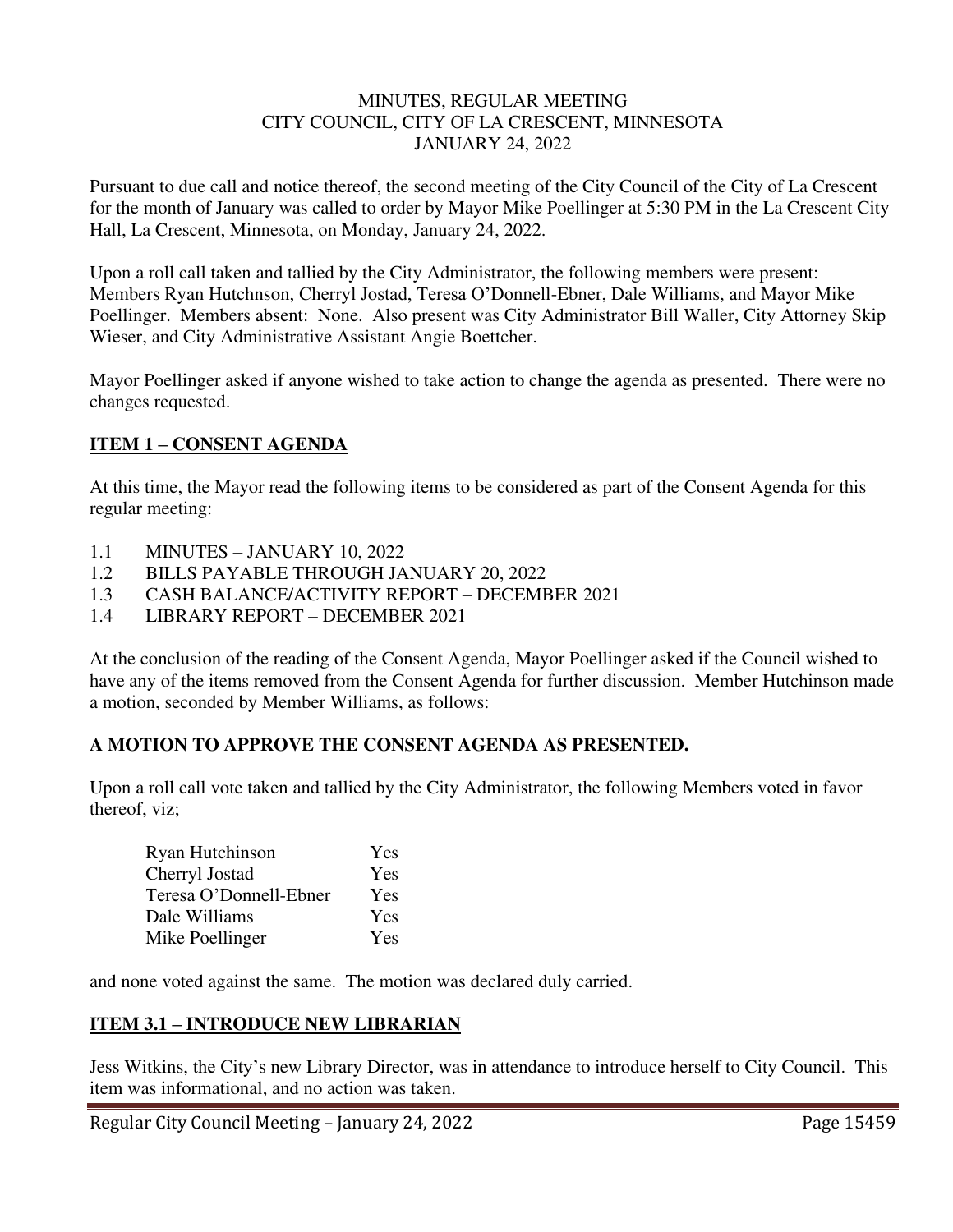# **ITEM 3.2 – AGENDA REQUEST – STEVE SCHAMS**

City Council reviewed an agenda request from Steve Schams regarding maintaining passage for customers of Sterling Pharmacy. Mr. Schams addressed City Council and recommended maintaining the 2 hour parking restriction 24/7 instead of during business hours only in order to allow proper snow removal. It was recommended to City Council to review downtown parking ordinances at a future City Council meeting. No action was taken.

# **ITEM 3.3 – PERSONNEL COMMITTEE RECOMMENDATIONS**

City Administrator Waller reviewed with City Council the following recommendations from the Personnel Committee:

1. At the November 22, 2021 City Council meeting, the City Council approved a medical leave of absence for Police Chief Doug Stavenau. There was not an end date to the medical leave of absence, with periodic updates being provided to the City Council regarding the Police Chief's return to active duty. For City Council information, Police Chief Doug Stavenau's medical leave of absence is on-going, and is expected to last an additional two to three months.

2. The La Crescent Police Department has a staffing level of eight (8) Police Officers. Due to medical leaves, the Police Department is currently operating with six (6) Police Officers. It will be sometime before the two (2) officers that are currently on leave return to active duty. In addition, two (2) of the remaining six (6) Police Officers will be going on medical leaves in the near future, reducing the staffing level in the Police Department to four (4) Police Officers. Given the present and future anticipated leaves, along with the limited availability of part-time officers to fill current and future openings, the Personnel Committee is recommending that the City Council hire Ethan Hofschulte as a Police Officer for the City of La Crescent. Mr. Hofschulte would start at Step 1 in the union contract. Pursuant to the terms and conditions of the LELS contract, Mr. Hofschulte will serve a 12-month probationary period. For City Council information, Mr. Hofschulte has worked as a part-time Police Officer for the City of La Crescent since August of 2021. It was recommended to City Council to amend the 2022 general fund budget to reflect this additional position, understanding that the budget will be adjusted during the year as employees return from and leave for medical reasons.

3. That the City Council approve the hiring of Danae Forman as a Bookkeeper for the City of La Crescent. Ms. Forman has worked at Merchants Bank in La Crescent since 2007, and is currently employed there as the Lead Teller. Ms. Forman would start at step 1 in the union contract. Pursuant to the terms and conditions of the union contract, Ms. Forman will serve a 6-month probationary period.

4. The following items will be presented at a City Council meeting in February of 2022:

- a. Establishment of a post-retirement healthcare savings plan for full-time City employees that are not represented by a bargaining unit.
- b. A review of job descriptions for the Administrative Assistant and Administrative Clerk positions.
- c. A phased retirement option for Debbie Shimshak.
- d. A memorandum of understanding with the AFSCME Union regarding Kara Tarrence assuming certain responsibilities in the interim as the City's Finance Director.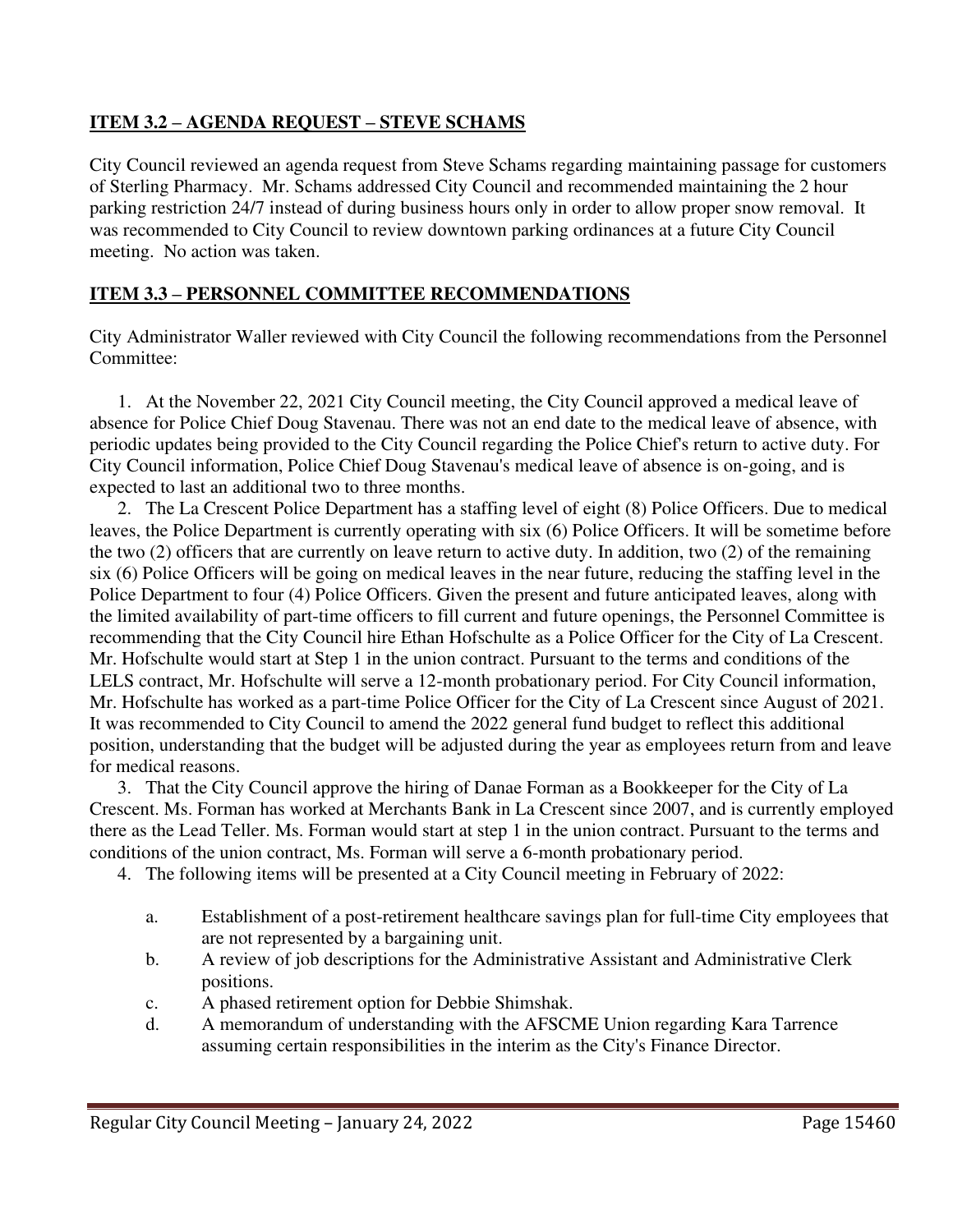City Administrator Waller updated City Council on the status of Police Chief Doug Stavenau's medial leave of absence. This item was informational, and no action was taken.

Following discussion, Member Williams made a motion, seconded by Member O'Donnell-Ebner, as follows:

**MOTION TO APPROVE THE HIRING OF ETHAN HOFSCHULTE AS A FULL-TIME POLICE OFFICER FOR THE CITY OF LA CRESCENT, WITH MR. HOFSCHULTE STARTING AT STEP 1 IN THE UNION CONTRACT, AND THAT PURSUANT TO THE TERMS AND CONDITIONS OF THE LELS CONTRACT WILL SERVE A 12-MONTH PROBATIONARY PERIOD, AND TO ALSO AMEND THE 2022 GENERAL FUND BUDGET TO REFLECT THIS ADDITIONAL POSITION, UNDERSTANDING THAT THE BUDGET WILL BE ADJUSTED DURING THE YEAR AS EMPLOYEES RETURN FROM AND LEAVE FOR MEDICAL REASONS.** 

Upon a roll call vote taken and tallied by the City Administrator, all Members present voted in favor thereof, viz;

| Ryan Hutchinson        | Yes |
|------------------------|-----|
| Cherryl Jostad         | Yes |
| Teresa O'Donnell-Ebner | Yes |
| Dale Williams          | Yes |
| Mike Poellinger        | Yes |

and none voted against the same. The motion was declared duly carried.

Following discussion, Member O'Donnell-Ebner made a motion, seconded by Member Hutchinson, as follows:

## **MOTION TO APPROVE THE HIRING OF DANAE FORMAN AS A BOOKKEEPER FOR THE CITY OF LA CRESCENT WITH MS. FORMAN STARTING AT STEP 1 IN THE UNION CONTRACT AND PURSUANT TO THE TERMS AND CONDITIONS OF THE UNION CONTRACT, MS. FORMAN WILL SERVE A 6-MONTH PROBATIONARY PERIOD.**

Upon a roll call vote taken and tallied by the City Administrator, all Members present voted in favor thereof, viz;

| Ryan Hutchinson        | Yes |
|------------------------|-----|
| Cherryl Jostad         | Yes |
| Teresa O'Donnell-Ebner | Yes |
| Dale Williams          | Yes |
| Mike Poellinger        | Yes |

and none voted against the same. The motion was declared duly carried.

City Council reviewed the items to be presented in February, 2022 relating to the retirement of City Finance Director Debbie Shimshak. This item was informational, and no action was taken.

Regular City Council Meeting – January 24, 2022 Page 15461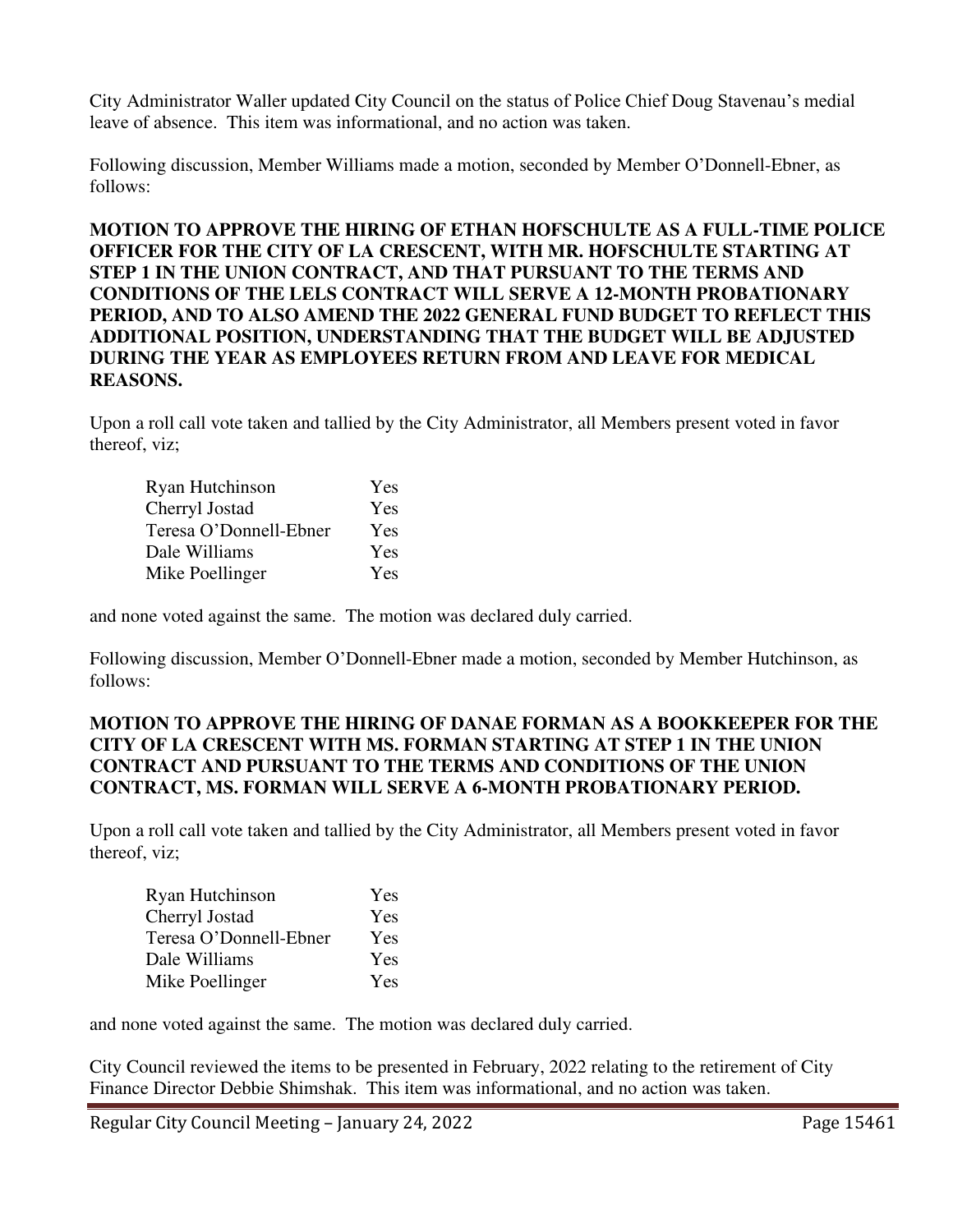# **ITEM 3.4 – ICE ARENA LEASE EXTENSION**

City Attorney Wieser reviewed with City Council a proposed extension agreement between the City of La Crescent and La Crescent-Hokah School District relating to the ice arena building located on South 14<sup>th</sup> Street. The building is owned by the City, while the underlying real estate is owned by the School District. The original Lease Agreement was executed in 1994 and had an initial termination date of 2024. In 2016, the City and School District agreed to *inter alia* extending the term to 2034 with City option of extending an additional ten (10) years to 2044. City Council reviewed these Agreements. At this time, it was recommended to City Council to approve the lease being extended to 2044 with a ten year (10) option until 2054. The purpose of finalizing this extension at this time will allow the City to move forward with consideration of a potential solar array project located at the ice arena. At this time, no decision has been made regarding a solar array.

Following discussion, Member Williams made a motion, seconded by Member Hutchinson, as follows:

## **MOTION TO APPROVE THE EXTENSION OF THE LEASE BETWEEN THE CITY OF LA CRESCENT AND LA CRESCENT-HOKAH SCHOOL DISTRICT RELATING TO THE ICE ARENA BUILDING LOCATED ON SOUTH 14TH STREET. TO 2044 WITH A TEN YEAR (10) OPTION UNTIL 2054.**

Upon a roll call vote taken and tallied by the City Administrator, all Members voted in favor thereof, viz;

| Ryan Hutchinson        | Yes |
|------------------------|-----|
| Cherryl Jostad         | Yes |
| Teresa O'Donnell-Ebner | Yes |
| Dale Williams          | Yes |
| Mike Poellinger        | Yes |

and none voted against the same. The motion was declared duly carried.

# **ITEM 3.5 – RESOLUTION – HORSE TRACK MEADOWS WEST PLAT and ITEM 3.6 – FOURTH AMENDMENT TO DEVELOPMENT AGREEMENT**

City Attorney Wieser reviewed with City Council the Fourth Amendment to the Development Agreement for the original Horse Track Meadows Development. The purpose of amendment is to delete Lot 54, which was originally planned for multi-family housing, but subsequently re-subdivided into single family housing lots with the creation of the Horse Track Meadows West plat. The Horse Track Meadows West plat has a separate Development Agreement. Following discussion, Member Jostad made a motion, seconded by Member O'Donnell-Ebner, as follows:

## **MOTION TO APPROVE THE FOURTH AMENDMENT TO THE DEVELOPMENT AGREEMENT FOR THE ORIGINAL HORSE TRACK MEADOWS DEVELOPMENT.**

Upon a roll call vote taken and tallied by the City Administrator, all Members voted in favor thereof, viz;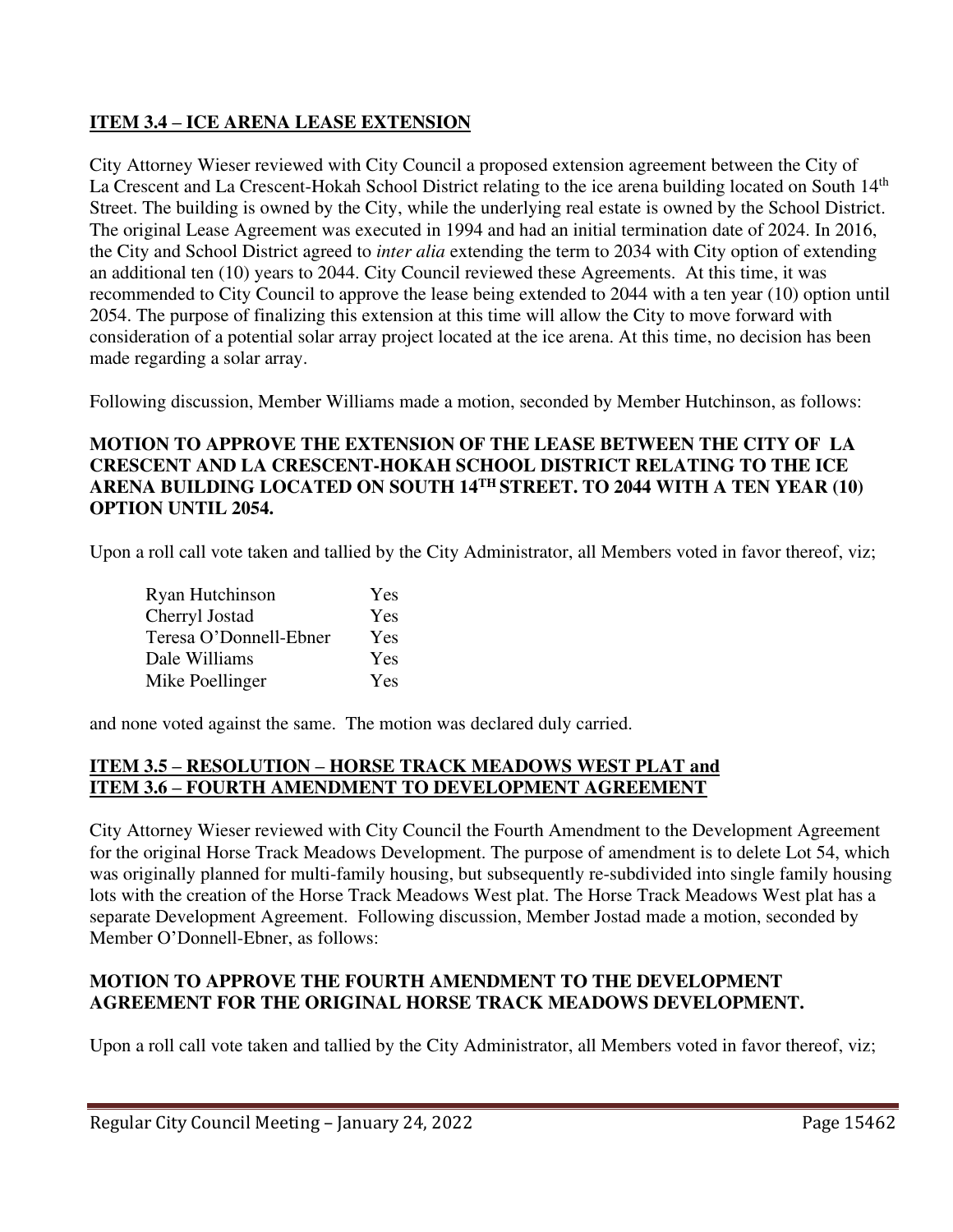| Ryan Hutchinson        | Yes |
|------------------------|-----|
| Cherryl Jostad         | Yes |
| Teresa O'Donnell-Ebner | Yes |
| Dale Williams          | Yes |
| Mike Poellinger        | Yes |

and none voted against the same. The motion was declared duly carried.

City Attorney Wieser reviewed with City Council a Resolution approving the plat of Horse Track Meadows West. The purpose of this resolution is to put the meeting minutes in recordable form with the County Recorder's Office regarding the City's agreement to accept a reduced width of the walking path from the first plat to the second plat. Following discussion, Member Williams introduced the following resolution and moved its passage and adoption:

## **RESOLUTION NO. 01-22-05**

## **A RESOLUTION APPROVING THE FINAL PLAT FOR HORSE TRACK MEADOWS WEST IN THE CITY OF LA CRESCENT**

 WHEREAS, MSM Development, LLC has duly petitioned the City of La Crescent City Council for approval of the final plat of Horse Track Meadows West.

WHEREAS, the City Planning Commission recommended the approval of the final plat.

 WHEREAS, The City Council of the City of La Crescent approved the plat on November 8, 2021 as fully set forth in the approved City Council Meeting Minutes dated November 8, 2021.

 WHEREAS, The City Council wishes to place of record with Houston County Recorder that portion of the Meeting Minutes applicable to county real estate records.

 NOW THEREFORE BE IT RESOLVED that the City Council hereby approved the final plat of Horse Track Meadows West with the following conditions:

1. That the City accepted a reduction of the walking path from twenty (20) feet, as contained in the plat of Horse Track Meadows to ten (10) feet as contained in the plat of Horse Track Meadows West across the north ten (10) feet of Lots One (1), Two (2) and Three (3), Block One (1) Horse Track Meadows West, a subdivision to the City of La Crescent, Houston County, Minnesota.

Adopted this 24<sup>th</sup> day of January, 2022.

SIGNED:

Mayor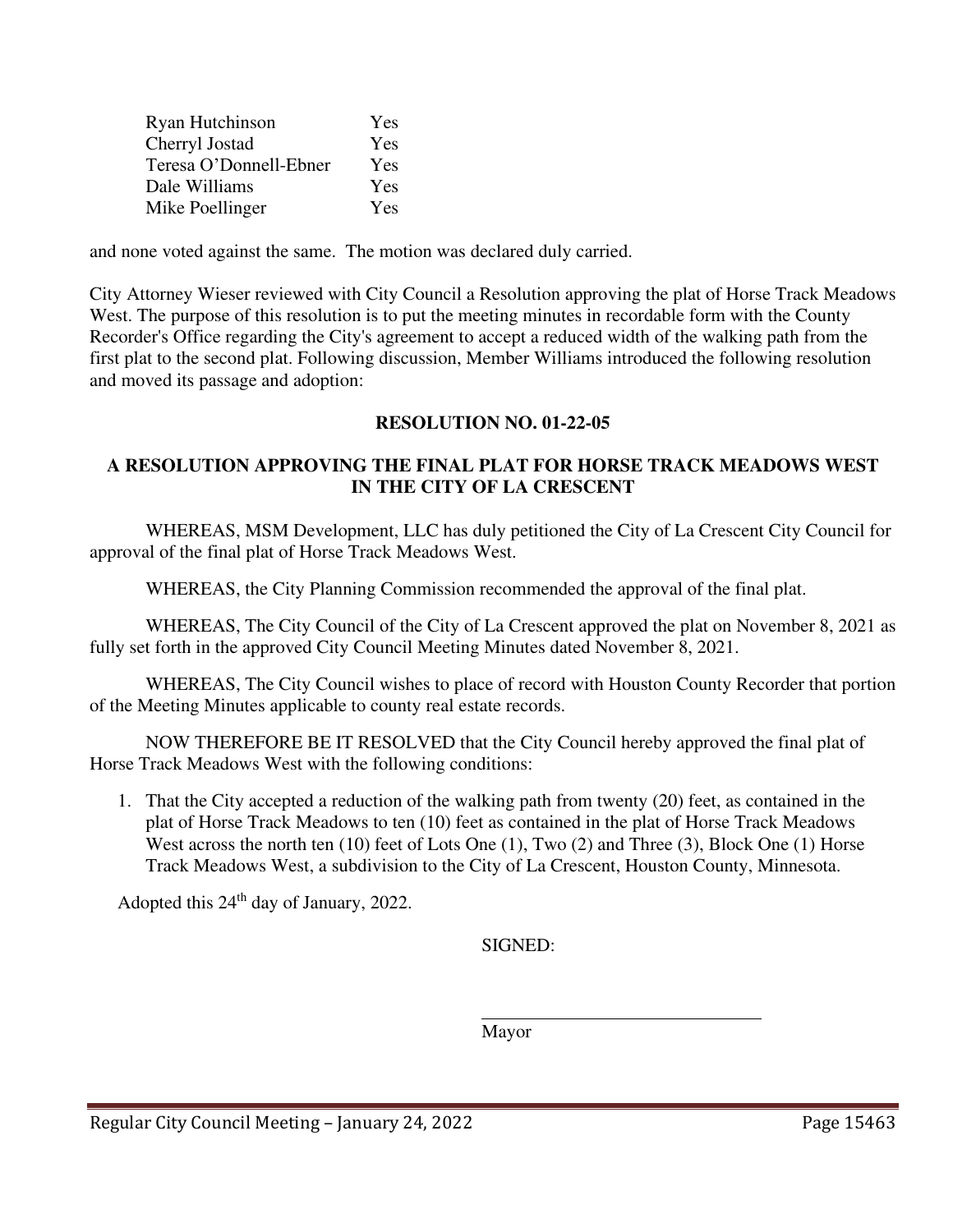#### ATTEST:

 $\overline{a}$ 

City Administrator

The foregoing motion was duly seconded by Member O'Donnell-Ebner and upon a roll call vote taken and tallied by the City Administrator, all Members present voted in favor thereof, viz;

| Ryan Hutchinson        | Yes |
|------------------------|-----|
| Cherryl Jostad         | Yes |
| Teresa O'Donnell-Ebner | Yes |
| Dale Williams          | Yes |
| Mike Poellinger        | Yes |

and none voted against the same. The motion was declared duly carried and the resolution duly passed and adopted.

#### **ITEM 3.7 – 2022 LICENSE RENEWALS**

City Council reviewed an additional 2022 license renewal application from Horman's HVAC, LLC that was received following the last City Council meeting. The application appears to be in order, and it was recommended to City Council to approve the license renewal application. Following discussion, Member Hutchinson made a motion, seconded by Member Jostad, as follows:

## **MOTION TO APPROVE THE GAS INSTALLER LICENSE RENEWAL FOR 2022 FOR HORMAN'S HVAC, LLC.**

Upon a roll call vote taken and tallied by the City Administrator, the following Members voted in favor thereof, viz;

| Ryan Hutchinson        | Yes |
|------------------------|-----|
| Cherryl Jostad         | Yes |
| Teresa O'Donnell-Ebner | Yes |
| Dale Williams          | Yes |
| Mike Poellinger        | Yes |

and none voted against the same. The motion was declared duly carried.

#### **ITEM 3.8 – UPDATE ON COVID-19 REVIEW**

The COVID-19 Review that Ryan Stotts is completing has been delayed, and will be presented at the February 14, 2022 City Council meeting. This item was informational, and no action taken.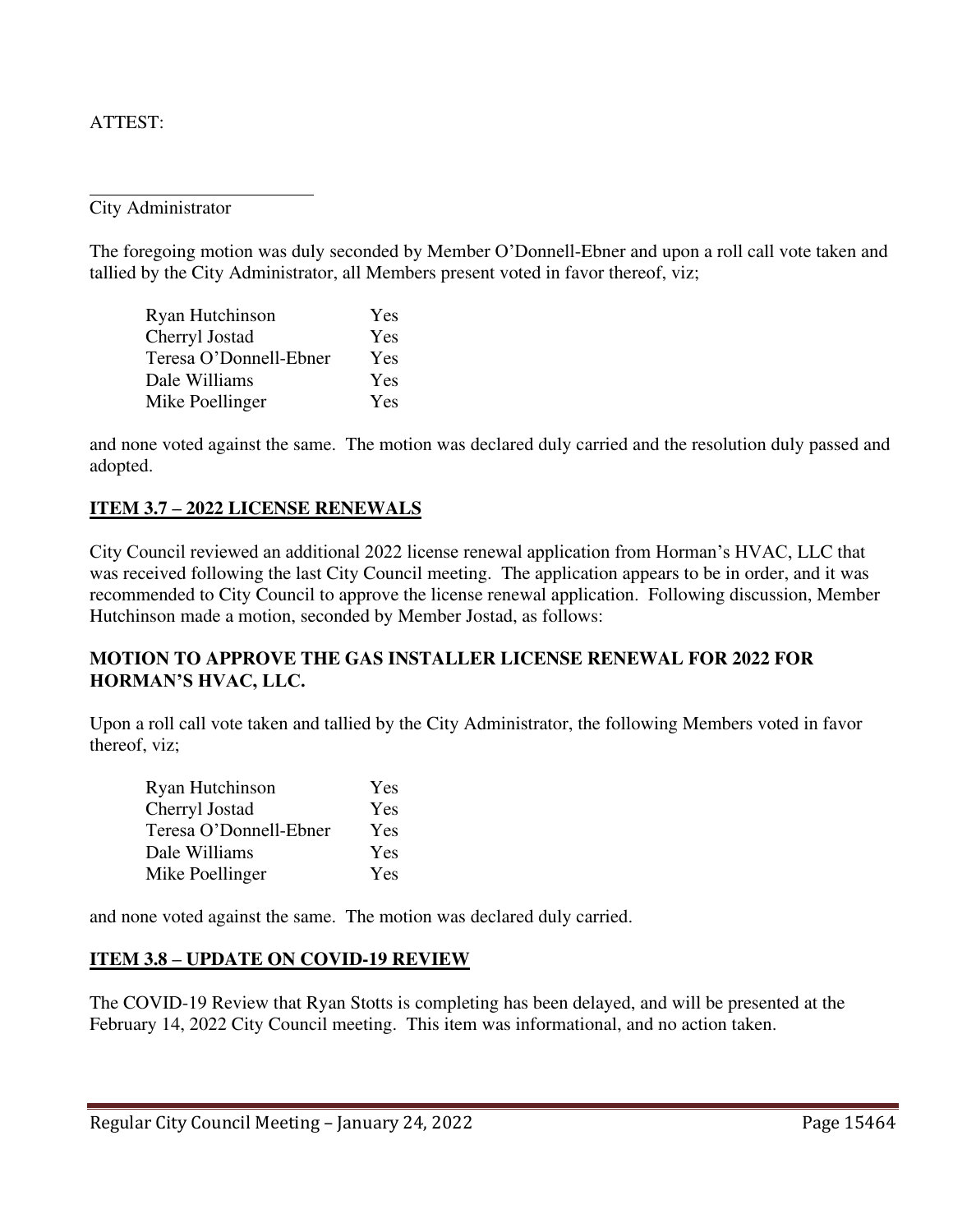#### **ITEM 3.9 – 2021 GENERAL FUND BUDGET ADJUSTMENTS**

City Council reviewed a Memorandum from City Finance Director, Debra Shimshak, which listed the recommended budget adjustments for the revenues and expenditures for 2021. The memorandum listed an explanation for any significant adjustments. It was recommended to City Council to adopt a Resolution regarding these adjustments. Following discussion, Member O'Donnell-Ebner introduced the following resolution and moved its passage and adoption:

#### **RESOLUTION NO. 01-22-06**

#### **A RESOLUTION APPROVING CERTAIN ADJUSTMENTS TO THE 2021 GENERAL FUND BUDGET**

 WHEREAS, the City Council has been presented with proposed expenditure and revenue adjustments to the 2021 General Fund Budget by the Finance Director, and

 WHEREAS, the City Council deems it in the best interest of the City to approve these adjustments as presented.

NOW THEREFORE BE IT RESOLVED that the City Council hereby approves the budget adjustments for the revenues and expenditures for 2021 as presented by the City Finance Director and as attached to these Minutes and marked as Exhibit 3.9.

Adopted this 24<sup>th</sup> day of January, 2022.

SIGNED:

 $\frac{1}{\sqrt{2}}$  ,  $\frac{1}{\sqrt{2}}$  ,  $\frac{1}{\sqrt{2}}$  ,  $\frac{1}{\sqrt{2}}$  ,  $\frac{1}{\sqrt{2}}$  ,  $\frac{1}{\sqrt{2}}$  ,  $\frac{1}{\sqrt{2}}$  ,  $\frac{1}{\sqrt{2}}$  ,  $\frac{1}{\sqrt{2}}$  ,  $\frac{1}{\sqrt{2}}$  ,  $\frac{1}{\sqrt{2}}$  ,  $\frac{1}{\sqrt{2}}$  ,  $\frac{1}{\sqrt{2}}$  ,  $\frac{1}{\sqrt{2}}$  ,  $\frac{1}{\sqrt{2}}$ Mayor

ATTEST:

\_\_\_\_\_\_\_\_\_\_\_\_\_\_\_\_\_\_\_\_\_\_\_\_\_\_\_ City Administrator

The foregoing motion was duly seconded by Member Hutchinson and upon a roll call vote taken and tallied by the City Administrator, all Members voted in favor thereof, viz;

Ryan Hutchinson Yes Cherryl Jostad Yes Teresa O'Donnell-Ebner Yes Dale Williams Yes Mike Poellinger Yes

and none voted against the same. The motion was declared duly carried and the resolution duly passed and adopted.

Regular City Council Meeting – January 24, 2022 Page 15465